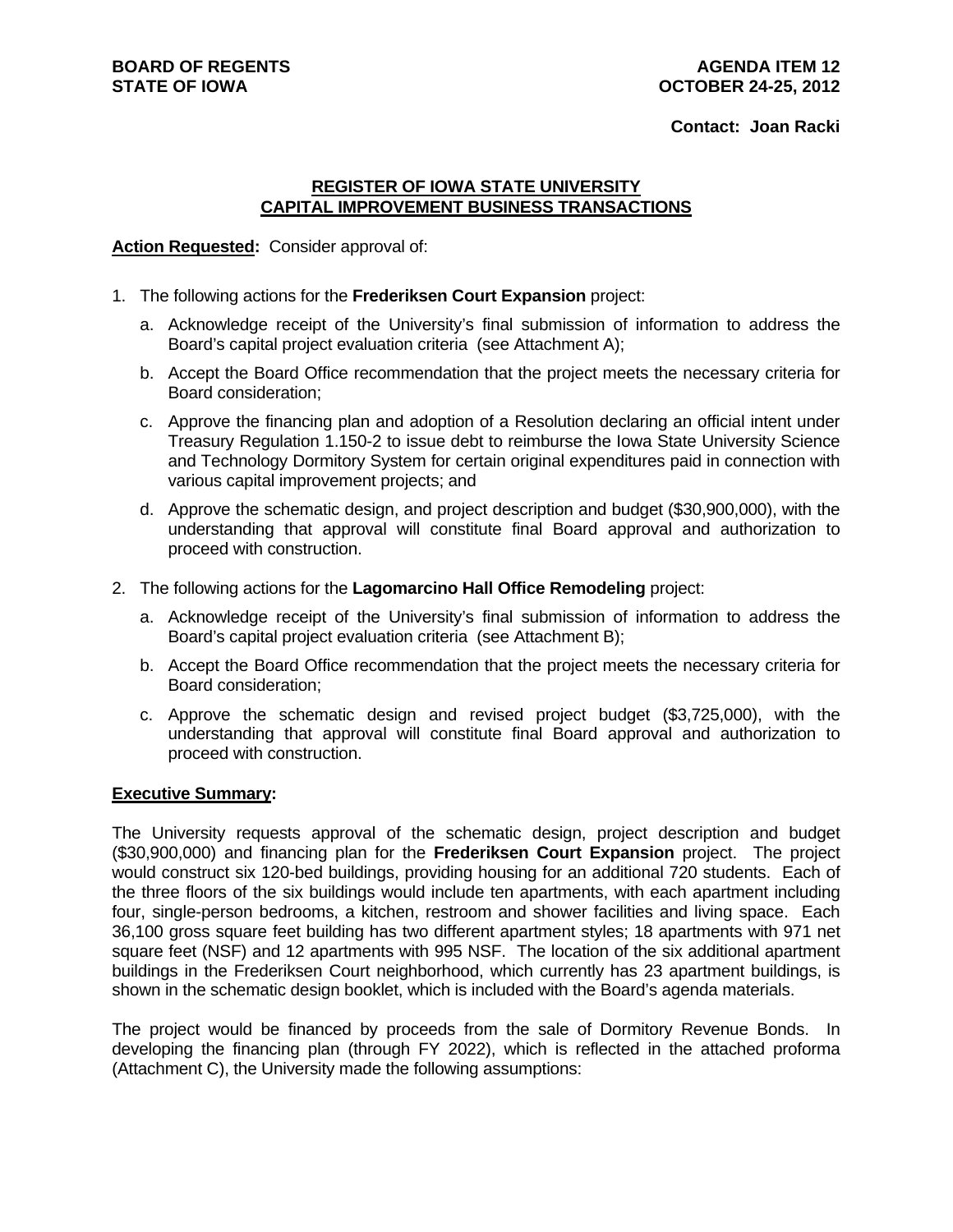- Apartment and residence hall occupancy: Fall 2012 (FY 2013) occupancy (residence halls and apartments) totals 10,426. The FY 2014 assumption is 9,914, declining to 9,675 in FY 2015 and 9,638 in FY 2016, with occupancy projected at 9,542 in FY 2017 – FY 2022.
- Rate increase assumptions: No rate increase is assumed for FY 2014; the assumed rate increase for FY 2015 is 4.5% (2.0% for Schilletter / University Village) and 5.0% for dining. (These rate increases are intended to cover higher utility costs due to scheduled infrastructure upgrades.) Rate increases from FY 2016 – FY 2022 are assumed to be 3.0% for housing (2.0% for SUV) and 3.0% for dining.
- Cost increases: Assumed annual salary and benefit increases averaging 4.0%, with a 3.8% annual increase for maintenance and repair, 3.9% annually for utilities (with a 10.0% increase in FY 2015 for infrastructure upgrades), and 3.5% annually for most other expenses. The cost of food is calculated based on a percentage of annual sales, with increases in expenses based on increases in revenues.
- Two series of Dormitory Revenue Bonds would be sold for the project (\$25 million in 2013 and \$10 million in 2014); the bonds would have 20 year maturities. A bond interest rate assumption of 3.0% was used. Using these assumptions, additional debt service payments have been estimated at \$1.7 million for the 2013 series and an additional \$.7 million for the 2014 series, for a total debt service of approximately \$2.4 annually. Coverage ratios, including the new bonds, range from a low of 174% in FY 2015 to a high of 205% in FY 2022, with most years having a coverage ratio of approximately 180%. The bond covenants for the Dormitory Revenue Bonds require a coverage of at least 135%.

The University requests approval of the schematic design and revised project budget (\$3,725,000, an increase of \$825,000) for the **Lagomarcino Hall – Office Remodeling** project which would remodel, consolidate and reallocate space, services and resources within the north wing of Lagomarcino Hall to provide a new centralized area for the School of Education Administration within the College of Human Sciences. The faculty, staff and students formerly separated by departments will now share resources, spaces, and services. In December 2011, the Board approved the new School of Education which will combine the Department of Educational Leadership and Policy Studies and the Department of Curriculum and Instruction into one academic unit. The schematic design booklet, which shows the location of Lagomarcino Hall, is included with the Board's agenda materials.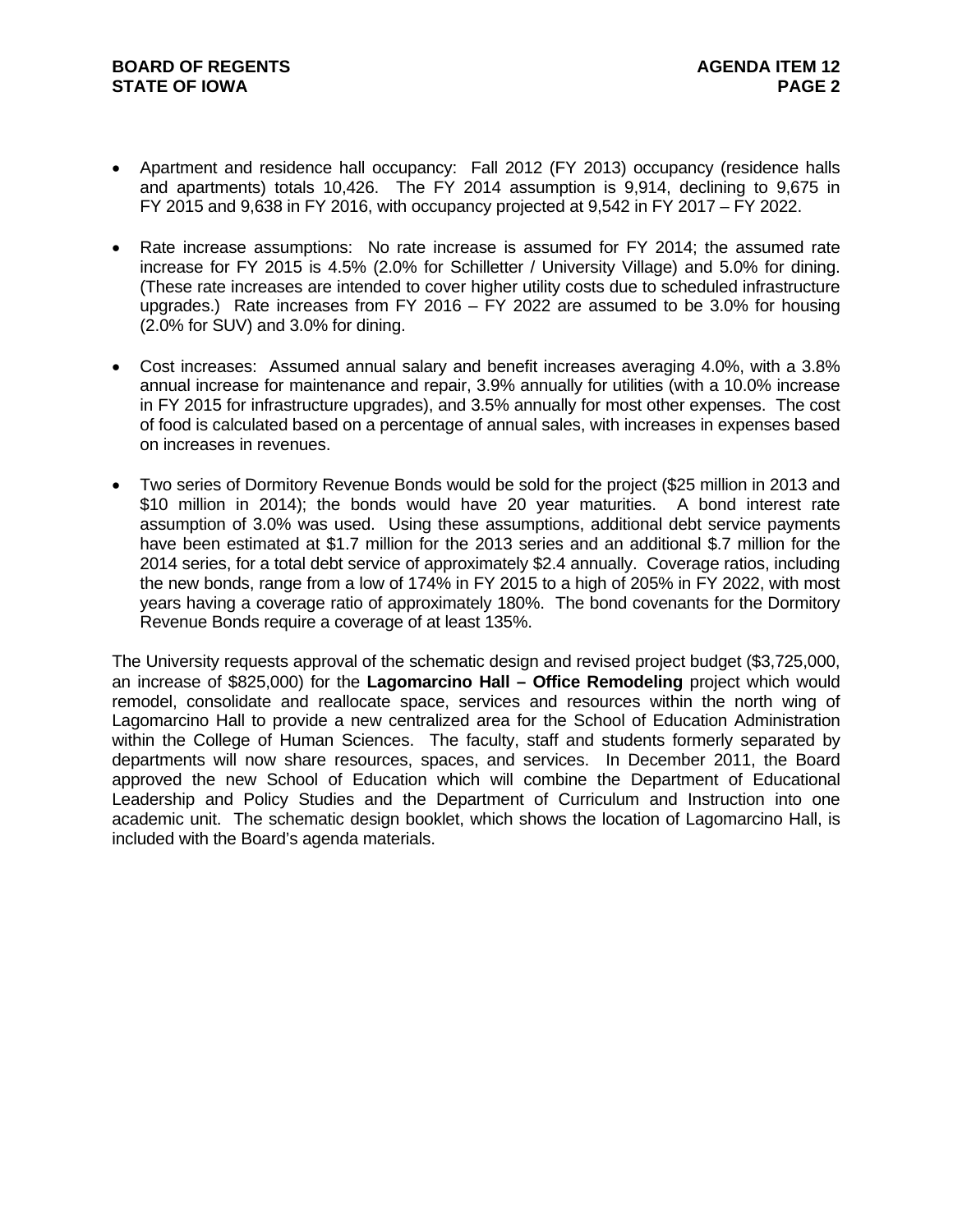## **Details of the Projects:**

#### **Frederiksen Court Expansion**

|  | <b>Project Summary</b> |
|--|------------------------|
|  |                        |

|                                                                                                                                  | Amount       | Date                   | <b>Board Action</b>            |
|----------------------------------------------------------------------------------------------------------------------------------|--------------|------------------------|--------------------------------|
| Permission to Proceed with Project Planning<br>Initial Review and Consideration of Capital<br><b>Project Evaluation Criteria</b> |              | Aug. 2012<br>Aug. 2012 | Approved<br>Received<br>Report |
| Consider Use of construction Manager - Agent<br>Selection of Design Professional                                                 |              | Aug. 2012              | Approved                       |
| (INVISION Architecture; Des Moines)                                                                                              |              | Oct. 2012              | Not Required*                  |
| <b>Schematic Design</b>                                                                                                          |              | Oct. 2012              | Requested                      |
| <b>Project Description and Budget</b>                                                                                            | \$30,900,000 | Oct. 2012              | Requested                      |
| Final Review and Consideration of Capital<br><b>Project Evaluation Criteria</b>                                                  |              | Oct. 2012              | Receive<br>Report              |
|                                                                                                                                  |              |                        |                                |

\*Approved by Executive Director, consistent with Board policies

The new apartment buildings, each with 34,680 gross square feet, will resemble the existing buildings, except for a larger footprint for the additional six apartments per building, and a slight increase in square footage for each unit to allow for all bedrooms (101 NSF) to be singles and to accommodate a larger elevator. The building materials will be similar to the existing buildings, utilizing wood truss, frame, and joist construction, with vinyl siding, cast stone and brick masonry.

The design for the new buildings will include a more energy efficient envelope, with increased insulation and better windows. The mechanical and electrical equipment will also be more energy efficient. The project goal is LEED Gold certification under the LEED for Homes rating system. There will be an elevator in each building and all buildings will have fire sprinklers.

#### Project Budget

| Construction                   | \$24,331,700 |
|--------------------------------|--------------|
| Design and Supervision         | 4,137,660    |
| Movable Equipment              | 2,081,100    |
| <b>Project Contingencies</b>   | 349,540      |
| TOTAL                          | \$30,900,000 |
| Source of Funds:               |              |
| <b>Dormitory Revenue Bonds</b> | \$30,900,000 |

Construction of site utilities and site work is anticipated to start in the winter of 2012-2013, weather permitting, with building construction beginning as soon as possible thereafter. Some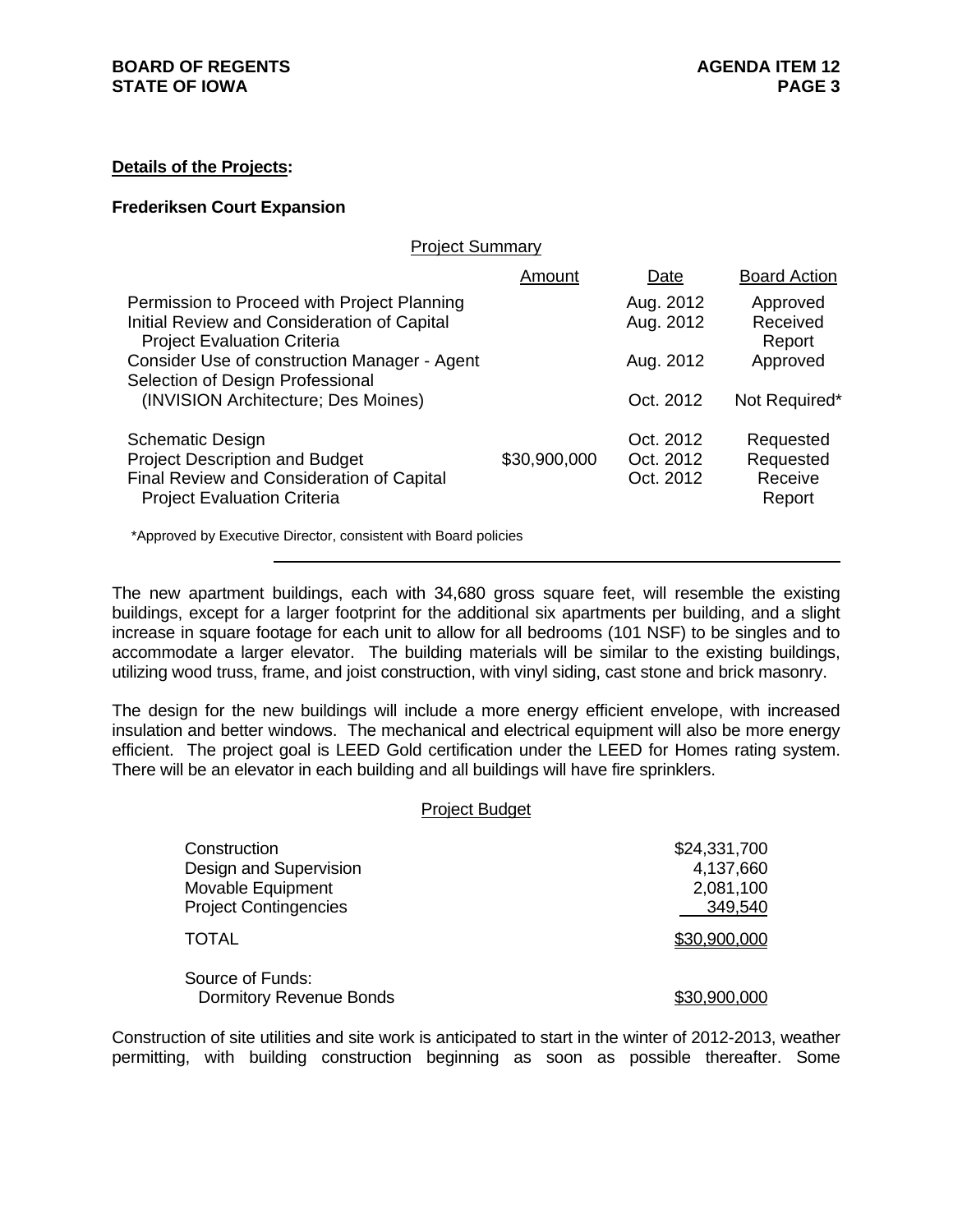of the buildings are planned to be completed and occupied for the Fall 2013 semester, with other buildings completed for the Spring and Fall 2014 semesters.

\_\_\_\_\_\_\_\_\_\_\_\_\_\_\_\_\_\_\_\_\_\_\_\_\_\_\_\_\_\_\_\_\_\_\_\_\_\_\_\_\_\_\_\_\_\_\_\_\_\_\_\_\_\_\_\_\_\_\_\_\_\_\_\_\_\_\_\_\_

## **Lagomarcino Hall – Office Remodeling**

| <b>Project Summary</b>                                                                                                                                      |                     |                                              |                                             |
|-------------------------------------------------------------------------------------------------------------------------------------------------------------|---------------------|----------------------------------------------|---------------------------------------------|
|                                                                                                                                                             | Amount              | Date                                         | <b>Board Action</b>                         |
| <b>Project Description and Budget</b><br><b>Design Professional Selection</b><br>(Haila Architecture; Ames, IA)<br><b>Design Professional Agreement</b>     | \$1,900,000         | Jan. 2012<br>Jan. 2012                       | Not Required*<br>Not Required*              |
| (Pre-Design - Schematic Design)<br><b>Revised Project Description and Budget</b><br><b>Program Statement</b>                                                | 82,400<br>2,900,000 | April 2012<br>April 2012<br><b>July 2012</b> | Not Required*<br>Approved<br>Not Required*  |
| <b>Schematic Design</b><br><b>Revised Project Description and Budget</b><br>Final Review and Consideration of Capital<br><b>Project Evaluation Criteria</b> | 3,725,000           | Oct. 2012<br>Oct. 2012<br>Oct. 2012          | Requested<br>Requested<br>Receive<br>Report |
| *Approved by Executive Director, consistent with Board policies                                                                                             |                     |                                              |                                             |

Administrative offices, advising offices and support spaces will be consolidated around a new north main entrance and lobby. The entrance will serve as an exterior identifying point to help create a higher visibility for the school, as well as provide a common entry for ease of building way-finding and circulation. This entrance addition will utilize exterior materials including brick masonry, glass and steel that are similar in context to the existing Lagomarcino Hall.

Both formal and informal collaborative and common spaces are to be provided in public areas on all three levels of the building, including a second floor lounge overlooking the primary entry lobby. Formal meeting rooms and dedicated classrooms included in the remodel will provide technology rich environments and flexible furniture arrangements to encourage interactive and collaborative learning.

The new entry addition and interior design will have contemporary styling, yet be respectful of the historical architectural detailing at Lagomarcino Hall. This will be achieved through the use of integrated technology, increased openness and modern glass walls in contrast to the existing solid masonry walls and institutional aesthetic present in much of the building. The increased openness and use of transparent glazing on the interior will promote unity, program visibility and collaboration among students, faculty and staff, as well as provide increased natural daylight.

The College of Human Sciences has identified additional funding to address building infrastructure needs in support of the approved building program. Changes in the project scope since the approval of the program include the addition of a fire sprinkler system and upgraded water service in the north wing areas being remodeled and a new centralized north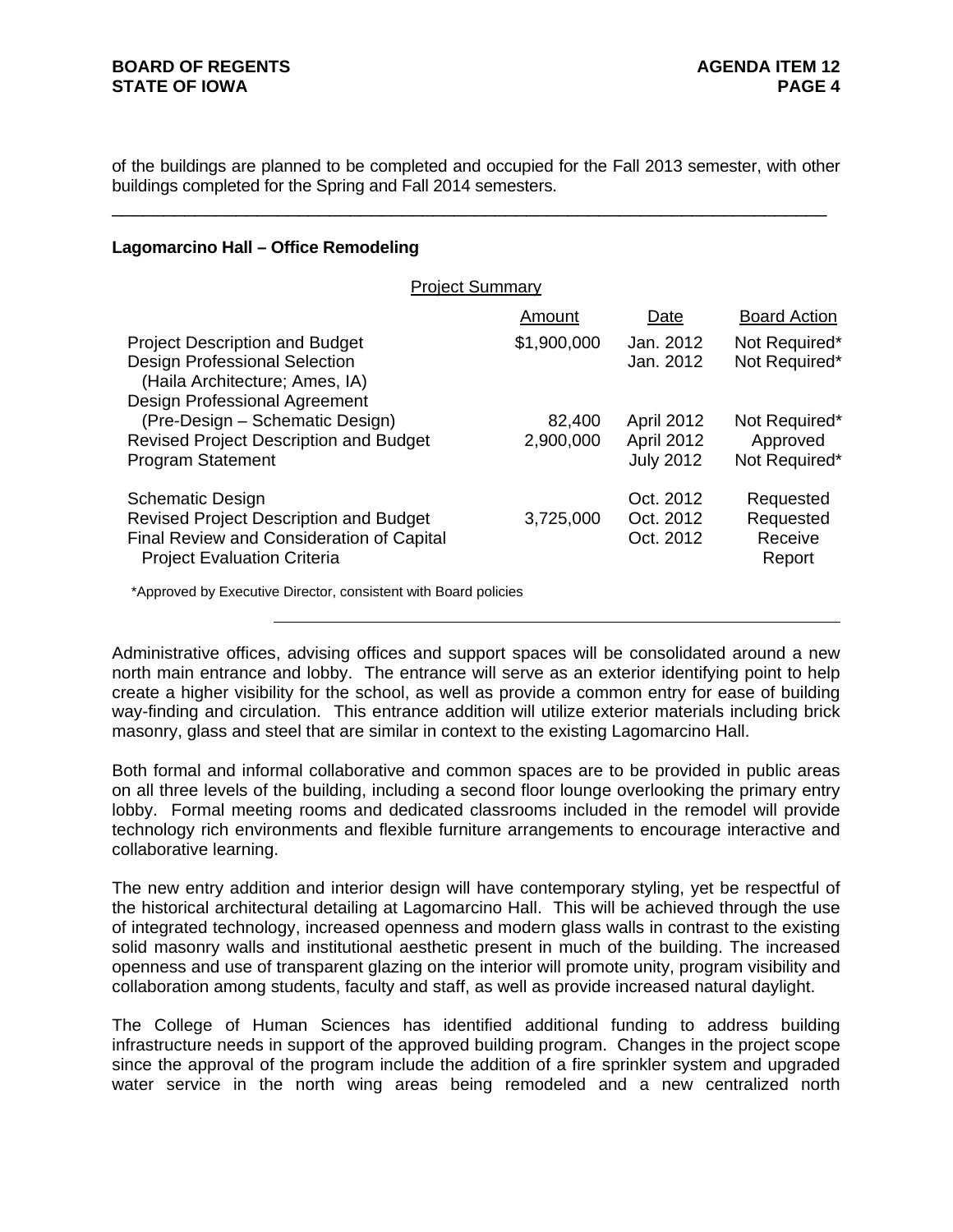entrance addition to the building. The water main service will be sized to allow the remainder of Lagomarcino Hall to receive fire sprinkler protection at a later date. In addition, replacement/general remodeling is being provided for classrooms, support and office spaces being displaced within Lagomarcino Hall to meet program needs for the School of Education. The full extent of this displacement was not known at the time the building program was prepared.

The following compares the approved building program with the program included in the schematic design:

|                                                                                                                                                                                                                                                                                        | <b>Approved</b><br><b>Building</b><br>Program (NSF)             | <b>Schematic</b><br>Design (NSF)                                         |
|----------------------------------------------------------------------------------------------------------------------------------------------------------------------------------------------------------------------------------------------------------------------------------------|-----------------------------------------------------------------|--------------------------------------------------------------------------|
| <b>Lagomarcino Hall Office Remodeling</b><br><b>School of Education (SoE)</b>                                                                                                                                                                                                          |                                                                 |                                                                          |
| <b>Primary Entry Lobby</b><br><b>Primary Entry North Addition</b><br><b>Administrative Offices</b><br><b>Administrative Support</b><br><b>Advising Offices</b><br><b>Advising Support</b><br>Staff / Student Support<br>Multi-Purpose Spaces<br>Impromptu Break-out Spaces<br>Subtotal | 730<br>504<br>1,496<br>488<br>769<br>733<br>893<br>376<br>5,989 | 891<br>655<br>500<br>1,404<br>499<br>680<br>310<br>1,187<br>800<br>6,926 |
| <b>General Remodeling &amp; Existing Spaces</b><br>Displaced by Program Needs w/n Building                                                                                                                                                                                             |                                                                 |                                                                          |
| C.T.L.T.* Staff Offices & Support<br><b>Graduate Student Offices</b><br><b>Faculty Offices</b><br>Literacy Classroom & Support Offices<br>S.T.E.M.** Classroom & Support Offices<br>East & West Seminar Room Finish Upgrades<br><b>General University Classroom</b>                    |                                                                 | 730<br>1,042<br>2,246<br>1,230<br>1,916<br>946<br>891                    |
| Subtotal                                                                                                                                                                                                                                                                               |                                                                 |                                                                          |
| <b>Total</b>                                                                                                                                                                                                                                                                           | 5,989                                                           | 15,927                                                                   |
| *Center for Technology in Learning and Teaching                                                                                                                                                                                                                                        |                                                                 |                                                                          |

\*\*Science, Technology, Engineering and Math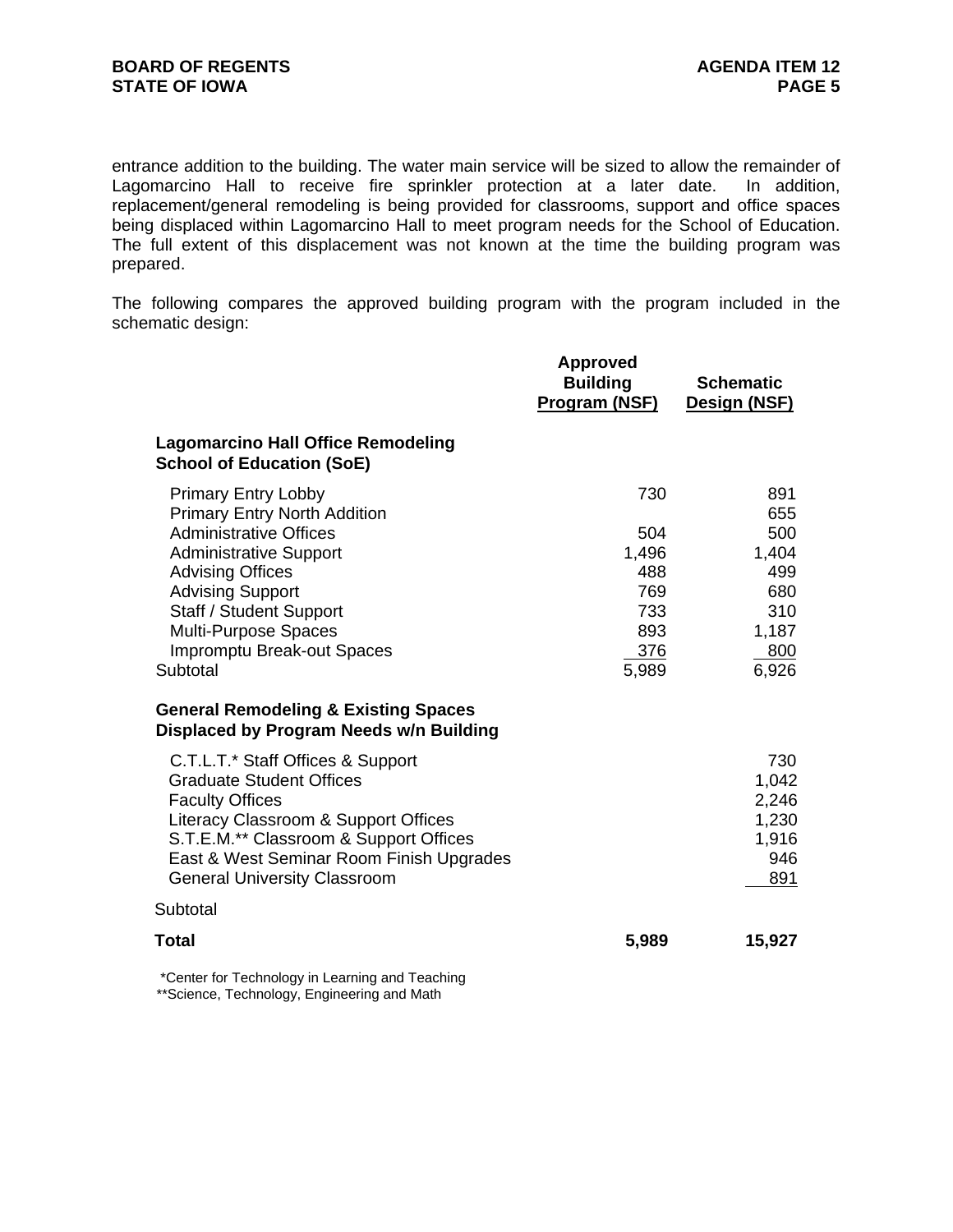# Project Budget

|                                                                                                                 | Revised<br><b>Budget</b><br>(April 2012)             | Revised<br><b>Budget</b><br>(Oct. 2012)               |
|-----------------------------------------------------------------------------------------------------------------|------------------------------------------------------|-------------------------------------------------------|
| <b>Construction Costs</b><br>Professional Fees<br>Movable Equipment<br>Relocation<br><b>Project Contingency</b> | \$1,977,120<br>593,100<br>230,000<br>8,600<br>91,180 | \$2,575,260<br>794,130<br>260,000<br>30,000<br>65,610 |
| <b>TOTAL</b>                                                                                                    | \$2,900,000                                          | \$3,725,000                                           |
| Source of Funds:<br><b>University Funds</b><br>TOTAL                                                            | \$2,900,000<br>\$2.900.000                           | \$3,725,000<br>\$3,725,000                            |
|                                                                                                                 |                                                      |                                                       |

It is anticipated that the project will be bid in April 2013, with construction substantially complete by May 2014.

 $\overline{a}$  , and the contribution of the contribution of the contribution of the contribution of the contribution of  $\overline{a}$ 

H:\BF\2012/OCT12\1012ITEM12 ISU capitalregister.doc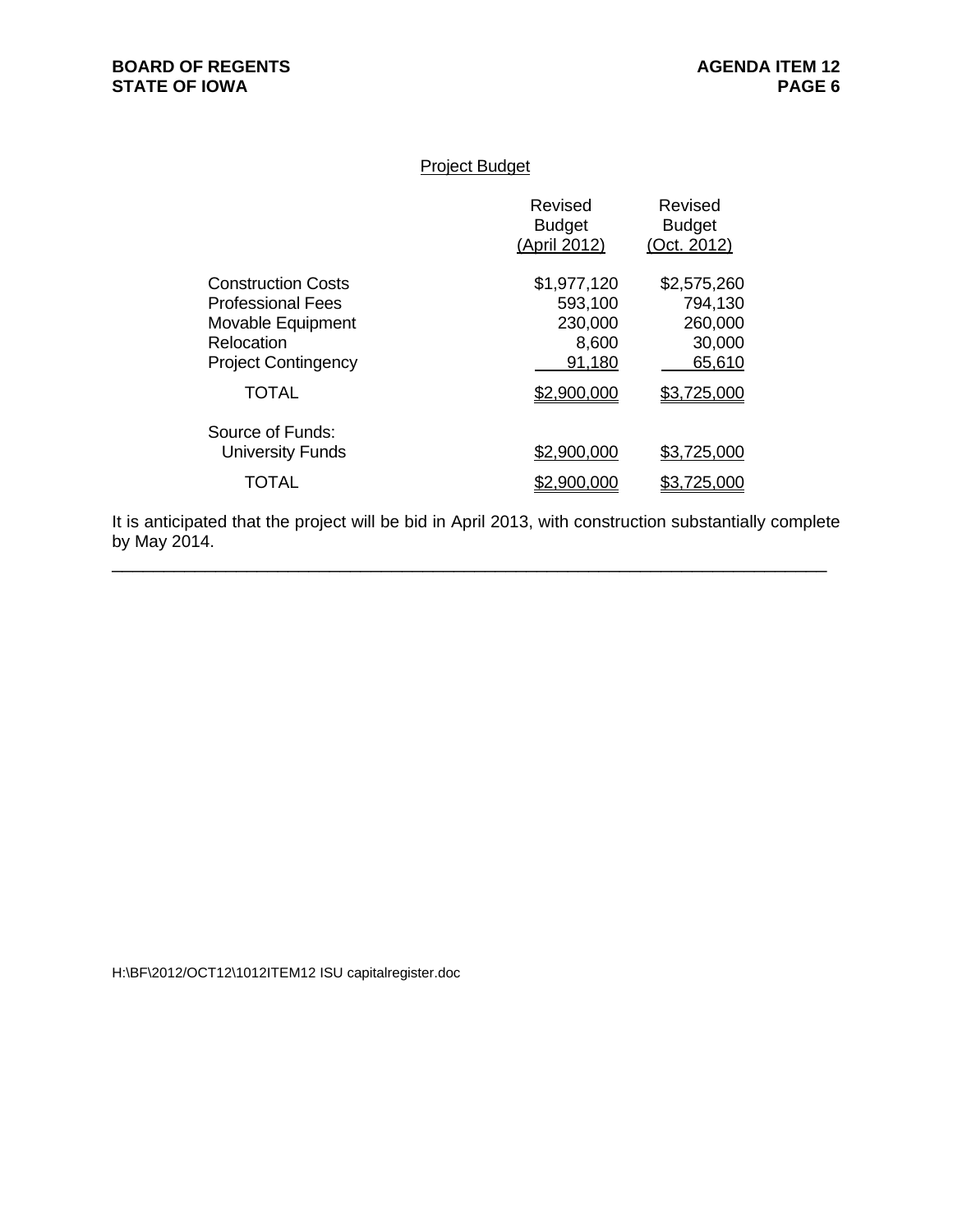# Frederiksen Court Expansion Evaluation Criteria

Since the project meets the Board's definition of a major capital project, the University has provided the following information in response to the Board's evaluation criteria.

Institutional Mission / Strategic Plan: Student success is one of the core missions of Iowa State University. On-campus housing contributes in the following ways:

On-campus students of all classifications achieved higher GPA's than their off campus peers:

- 2.63 vs. 2.31 for Freshmen
- 2.85 vs. 2.58 for Sophomores
- 2.98 vs. 2.75 for Juniors
- 3.21 vs. 3.04 for Seniors

More Likely to Graduate Cyclones: 72% of freshmen who started at Iowa State in Fall 2007 had earned or were still seeking a degree at Iowa State (compared to 66% of freshmen who lived off campus).

First Year to Second Year Persistence: 88% of freshmen who were enrolled in Fall 2010 were still enrolled at ISU in Fall 2011 (compared to 83% of freshmen who lived off campus).

Take More Classes: On-campus students report enrolling for more courses than off campus students.

Learning Communities: Students in learning communities reported higher campus involvement and peer connections as well as a higher overall evaluation of the university and their experience.

MAP-Works: 86% of on-campus freshmen took MAP-Works, an online assessment tool sponsored by the Department of Residence designed to help students make a successful transition to life at ISU.

- Students who took MAP-Works (2.80 GPA Fall 2011) recorded significantly higher GPAs than non-participants (2.45 GPA Fall 2011)
- 89% of MAP-Works participants who started at Iowa State in Fall 2010 were enrolled at ISU in Fall 2011 (compared to 80% of non-participants).

They Like ISU: On-campus residents have significantly higher goal commitment, social integration, evaluation of the university, and GPA, and significantly lower homesickness.

Well-Rounded: Students living on campus are more likely to report understanding people of diverse backgrounds, getting the support they need to help them succeed academically, getting help coping with non-academic responsibilities, getting the support they need to thrive socially, and attending campus events and activities than off campus students.

Less binge drinking by students living in university housing.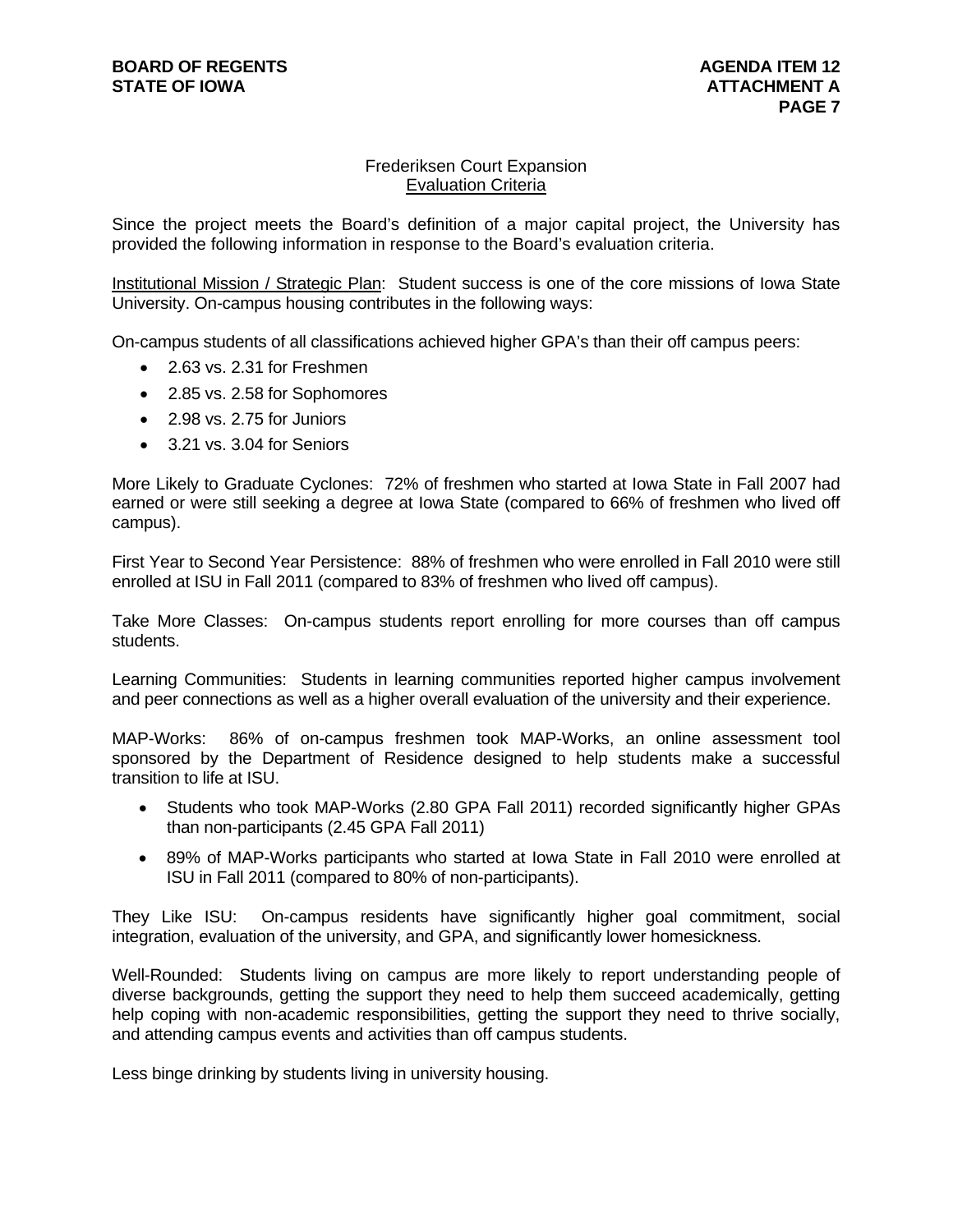# **BOARD OF REGENTS AGENUS AGENDA ITEM 12 STATE OF IOWA** AND **ATTACHMENT A**

They Lead: There are over 1,200 students in leadership positions in the residence halls and apartment communities.

They're Involved: On-campus students self-report being significantly more likely to participate in intramural sports and attend a student function, including sporting events, plays and art exhibits.

Relax and Socialize: Students who live on campus spend more hours relaxing or socializing.

Other Alternatives Explored: Several alternatives to meet expanding student demand for oncampus housing have been considered. These alternatives include:

#### On Campus

- Residence Halls, traditional
- Residence Halls, suites
- Residence Halls, combination of traditional and suites
- Apartments
- Repurposing space such as Memorial Union hotel

# **Off Campus**

- Lease off campus apartments/properties
- Lease off campus motels
- Purchase off campus apartments/properties
- Contract for construction and operation of off campus apartments

In the evaluation of these alternatives several issues were considered.

- Duration of need/demand for housing need
- Timeframe to acquire/construct housing
- Cost to construct, maintain and operate
- $\bullet$  Location
- Impact to Department of Residence financials
- Impact to Dining Services and demand
- Student satisfaction and impact to overall enrollment
- Student outcomes and experiences

The expansion of Frederiksen Court was identified as the most feasible alternative to provide the quality living and learning environment students have come to expect and value from the Iowa State University experience. Additionally this strategy (to construct apartments) responds to an unmet need for housing type that currently exists in the system.

Impact on Other Facilities and Square Footage: This project adds approximately 208,080 gsf to the residential inventory to provide 720 beds; no space will be vacated as a result of this project.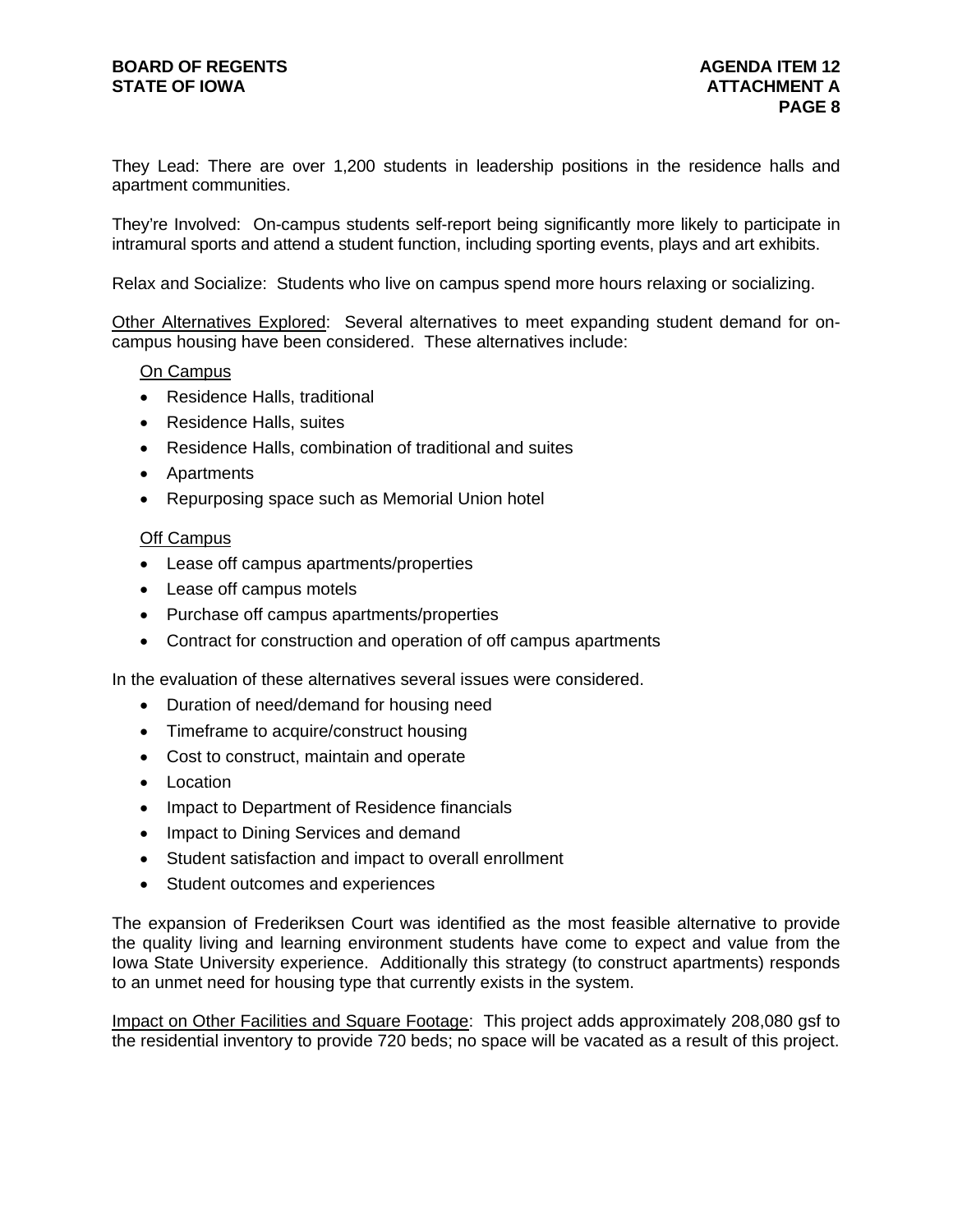Financial Resources for Construction Project: Project funds of \$30.9M will be debt financed using Department of Residence revenues generated by student housing contracts. Total costs including bond costs are estimated to be \$35 million. Springsted has indicated that the additional debt will be positively received in the market, and will maintain existing credit ratings. Using conservative estimates, bond coverage ratios remain at acceptable levels of 1.74 to 2.04 substantially above the 1.35 covenant requirement. Adequate cash flows and surplus reserves remain in the Department of Residence System for continual renovations and modifications that may be necessary in future years. This supplemental information has been provided to the Board Office.

Financial Resources for Operations and Maintenance: The maintenance and operational costs are estimated at \$875,000 and will be funded through revenues generated by the housing contracts from these additional apartments.

Compelling External Agency or Policy Issues: The Ames economy continues to improve. Private off-campus housing continues to be constructed. Conversations with major rental property operators serving the student market indicate high occupancy rates. Based upon current enrollment and projected growth, proceeding to plan for this project meets an identified need of demand for on-campus university housing for a significant number of students. The university will continue to communicate with the local community.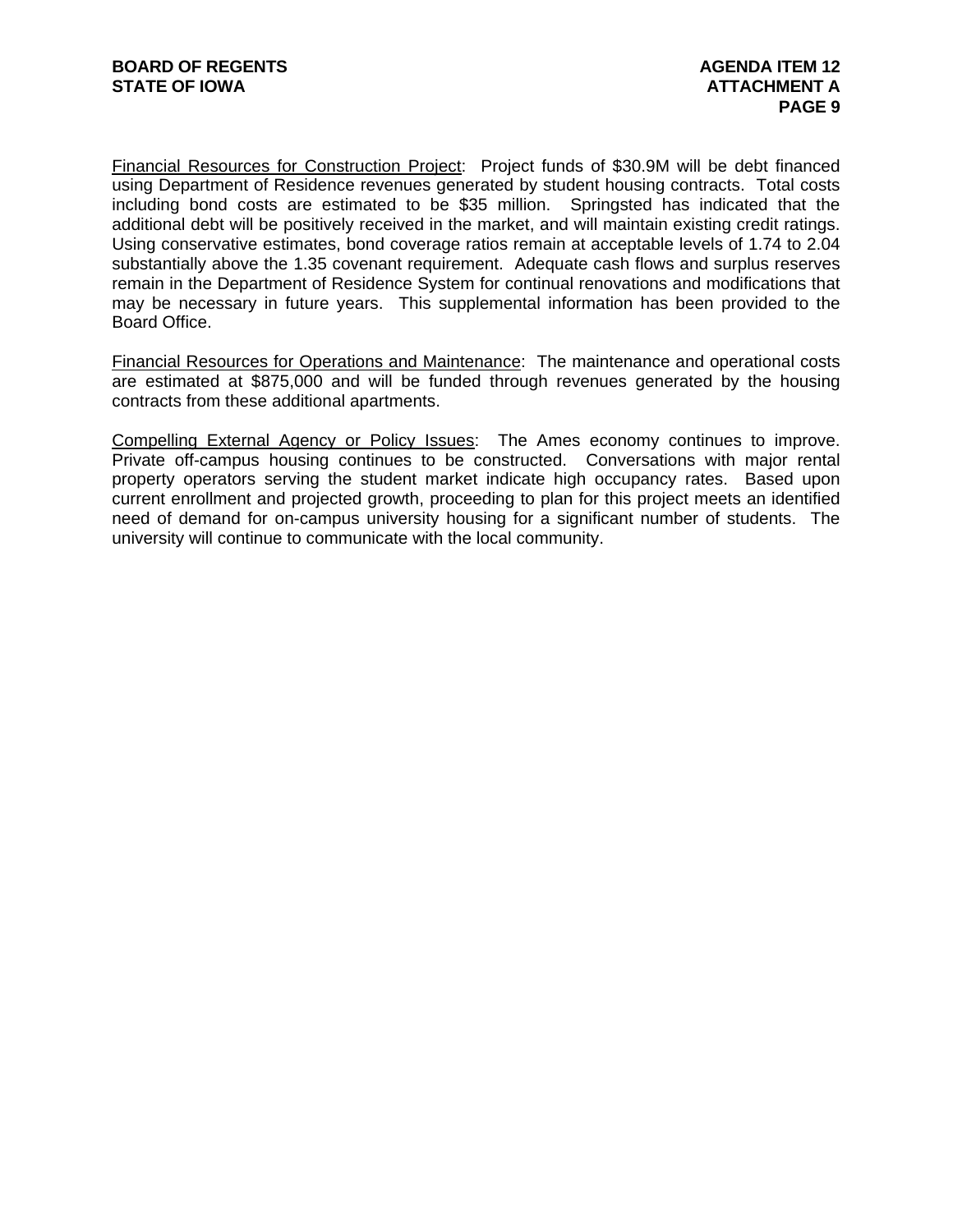# Lagomarcino Hall Office Remodeling Evaluation Criteria

Since the project meets the Board's definition of a major capital project, the University has provided the following information in response to the Board's evaluation criteria.

Institutional Mission / Strategic Plan: This remodeling within Lagomarcino Hall has been designed to enhance the future of the School of Education's component disciplines to position it to play a foundational role in the twenty-first century mission of Iowa State University. Multiple and overlapping natural partnerships among the participating departments will allow the new School to provide enriched education for its students and to build partnerships that enhance the quality of its scholarship.

This project is being designed to accomplish the following:

- 1. Better address the challenges currently facing education in Iowa and nationally through visible collaborations across teacher and administrator preparation, with areas of content expertise and via partnerships with multiple partners beyond the university setting.
- 2. Achieve greater visibility within the university, state, nation and internationally.
- 3. Create a greater sense of unity, cohesion and a shared mission across education programs at Iowa State University.
- 4. Build on strengths of current programs while increasing potential for collaboration across programs within Iowa State University.
- 5. Provide greater efficiency of human and financial resources.

Other Alternatives Explored: Several alternatives were explored during schematic design. After thorough evaluation, two design alternatives were seriously considered. The first option maintained the existing northeast entry to Lagomarcino Hall and combined the reception/waiting areas for both the administrative and advising suites. A second more desirable option incorporated a new central entrance on the north facade. This design option resulted in the clearest and most direct circulation, provided a strong highly visible entrance for the school and more closely aligned with the goals and objectives in the Program Statement.

Impact on Other Facilities and Square Footage: No space will be vacated as a result of this project. However, due to internal plan reorganization of the building, this project will reallocate space within Lagomarcino Hall that has been displaced to meet program needs.

Financial Resources for Construction Project: This project will be funded by general university funds.

Financial Resources for Operations and Maintenance: No additional operating and maintenance expenses are anticipated.